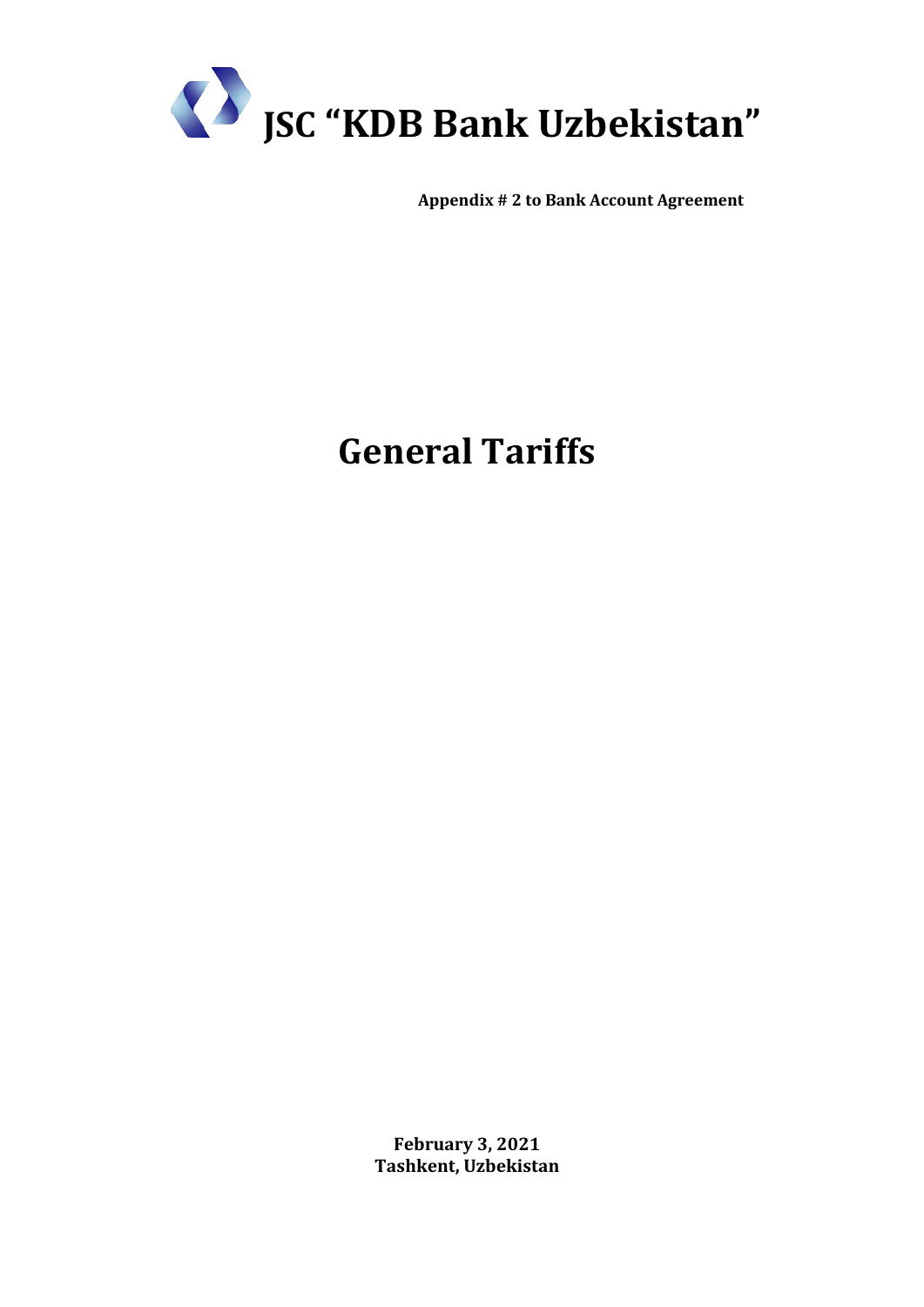- Tariffs for banking products and services are expressed in national currency (UZS) and/or Base Estimated Value (BEV).
- "Base Estimated Value" or "BEV" referred to below is the rate set by the Ministry of Finance of Uzbekistan.
- In accordance with the President's Decree # UP 5723 dated May 21, 2019, starting from September 1, 2019 the Minimum Wage is abolished, thereby all Bank Tariffs, previously established in relation to the Minimum Wage (MW), are established in relation to the "Base Estimated Value".
- Bank charges the commissions in UZS, unless otherwise is stipulated below.
- The bank charges being subject to value added tax (VAT) include the amount of the tax.
- Cut-off time for payment instructions in Uzbek Soums and in foreign currency is 16:00. Cut-off time for payment instructions in foreign currency through local correspondent banks is 12:00 noon.
- These tariffs are to be read in conjunction with the Bank's Terms and Conditions and are valid only together with that.
- The Bank reserves the right to change the tariffs unilaterally at any time with informing the client.
- The Bank has the right to set the limits on the credit balances of its clients' accounts. If these limits are not complied with, the Bank has the right to charge additional commissions.

| 1. ACCOUNT ADMINISTRATION |                                                                                                                                                                                                                                                                                |                                                                                                                                                                            |  |
|---------------------------|--------------------------------------------------------------------------------------------------------------------------------------------------------------------------------------------------------------------------------------------------------------------------------|----------------------------------------------------------------------------------------------------------------------------------------------------------------------------|--|
| 1.1.1                     | Account opening (current account/demand deposit)                                                                                                                                                                                                                               | Free of charge                                                                                                                                                             |  |
| 1.1.2                     | Account maintenance<br>(current account/demand deposit)                                                                                                                                                                                                                        | Free of charge                                                                                                                                                             |  |
| 1.1.3                     | Credit interest (current account/demand deposit)                                                                                                                                                                                                                               | Nil                                                                                                                                                                        |  |
| 1.1.4                     | Average balance<br>(per current account/demand deposit)                                                                                                                                                                                                                        | Free of charge                                                                                                                                                             |  |
| 1.1.5                     | Renewal of signature card<br>(including temporary card)                                                                                                                                                                                                                        | UZS 50,000 per request<br>(Free of charge for Individuals and Individual<br>Entrepreneurs)                                                                                 |  |
| 1.1.6                     | Statement of account (for all accounts)                                                                                                                                                                                                                                        | Free of charge (once a month by default)                                                                                                                                   |  |
| 1.1.7                     | Statement of account (additional by client request)                                                                                                                                                                                                                            | UZS 20,000 per account (per quarter)                                                                                                                                       |  |
| 1.1.8                     | Detalization slip for incoming UZS funds                                                                                                                                                                                                                                       | UZS 1,000 per slip                                                                                                                                                         |  |
| 1.1.9                     | MT-940 statement (per account)                                                                                                                                                                                                                                                 | UZS 20,000 per statement                                                                                                                                                   |  |
| 1.2.0                     | General inquires                                                                                                                                                                                                                                                               | UZS 20,000 per letter                                                                                                                                                      |  |
| 1.2.1                     | General inquires (reply within 24 hours)                                                                                                                                                                                                                                       | UZS 50,000 per letter                                                                                                                                                      |  |
| 1.2.2                     | Preparation of the information (paper/electronic) on<br>account by Clients' request for the period up to 12 months                                                                                                                                                             | UZS 100,000 per letter                                                                                                                                                     |  |
| 1.2.3                     | Preparation of the information (paper/electronic) on<br>account by Clients' request for the period over 12 months                                                                                                                                                              | UZS 200,000 per letter                                                                                                                                                     |  |
| 1.2.4                     | Preparation of the letter based on Auditor request on                                                                                                                                                                                                                          | UZS 200,000 per letter (For mails sent abroad, the                                                                                                                         |  |
| 1.2.5                     | behalf of Client<br>Mail box rent                                                                                                                                                                                                                                              | postal fee shall be covered by a client additionally)<br>UZS 20,000 per month                                                                                              |  |
| 1.2.6                     |                                                                                                                                                                                                                                                                                | UZS 100,000 per mail box                                                                                                                                                   |  |
|                           | Mail box key deposit                                                                                                                                                                                                                                                           |                                                                                                                                                                            |  |
| 1.2.7                     | Charge for the loss of mail box key                                                                                                                                                                                                                                            | UZS 100,000 per key                                                                                                                                                        |  |
| 1.2.8                     | Bank employee's visit to Client (letter or card delivery,<br>agreement or application signing, etc.)                                                                                                                                                                           | UZS 150,000 per visit (within Tashkent city)                                                                                                                               |  |
| 1.3.0                     | Additional Service (Agency, Advisory, Escrow, Minimum<br>Reserve Account Service, etc.)                                                                                                                                                                                        | As per agreement                                                                                                                                                           |  |
|                           | 2. LOCAL CURRENCY TRANSFERS                                                                                                                                                                                                                                                    |                                                                                                                                                                            |  |
| 2.1.1                     | Incoming transfer                                                                                                                                                                                                                                                              | Free of charge                                                                                                                                                             |  |
| 2.1.2                     | External transfer (delivered by hand) excluding<br>payments from loan source (accounts) received from<br><b>KDB Bank Uzbekistan</b>                                                                                                                                            | up to UZS 10 mln - 0.5%<br>from UZS 10 mln -up to UZS 100 mln - 0.4%<br>from UZS 100 mln -up to UZS 500 mln - 0.3%<br>from UZS 500 mln - 0.2%<br>Min. 0.1 BEV, Max. 30 BEV |  |
| 2.1.3                     | External transfer (initiated by Office.Net,<br>Internet Banking or "Personal cabinet of taxpayer" from<br>official web portal of State Tax Committee)                                                                                                                          | up to UZS 100 mln - 0.3%<br>from UZS 100 mln -up to UZS 500 mln - 0.2%<br>from UZS 500 mln - 0.1%<br>Min. 0.05 BEV, Max. 15 BEV                                            |  |
| 2.1.4                     | Surcharge (this fee is not applied to payment initiated<br>by Office.Net, Internet Banking, "Personal cabinet of<br>taxpayer" from official web portal of State Tax Committee,<br>internal transfer within or between branches to same client<br>and transfer to card account) | Additional fee will be applied depending<br>on delivery time of payment order to the Bank.<br>from 9:00 till 14:00 - no surcharge<br>from 14:00 till 16:00 - 0.25 BEV      |  |
| 2.1.5                     | Internal transfer (including transfer between<br>branches) to account of different customer, including<br>payments from loan source (accounts) received from<br>KDB Bank Uzbekistan and transfers to demand deposit<br>accounts of Client's employees                          | Free of charge                                                                                                                                                             |  |
| 2.1.6                     | Internal transfer (including transfer between                                                                                                                                                                                                                                  | Free of charge                                                                                                                                                             |  |

branches) to account of same client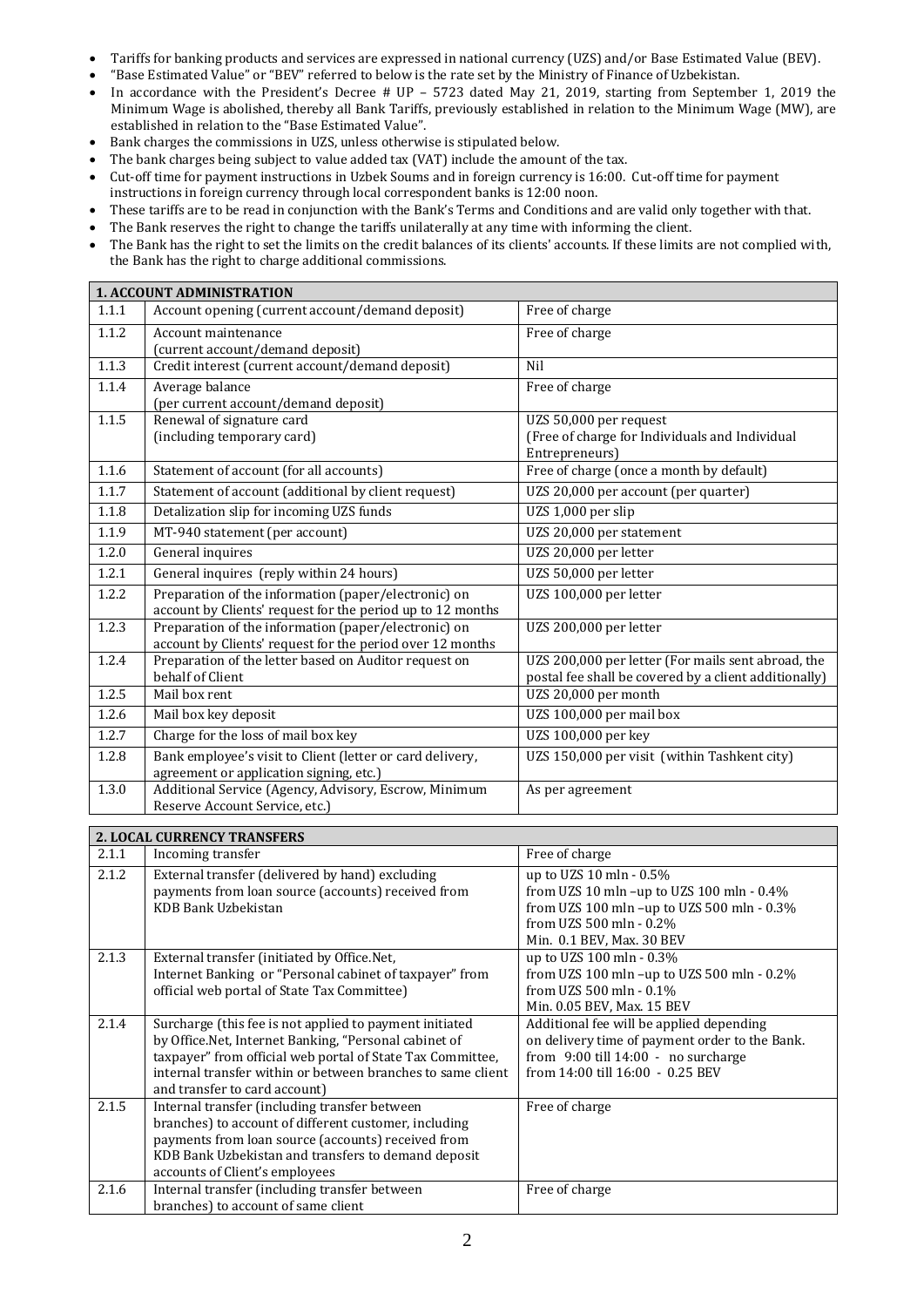| 2.1.7 | External and internal transfer to card account of Individuals Free of charge |                    |
|-------|------------------------------------------------------------------------------|--------------------|
| 2.1.8 | External and internal transfer from corporate demand                         | 0.5% of the amount |
|       | deposit account to corporate card account                                    |                    |

Note:

- Small business Entities and Budget Organizations are exempt from bank commissions for obligatory payments to the state budget of the Republic of Uzbekistan.
- Bank transfer fees for tax payments to the budget system (including returns of overpaid (collected) taxes, penalties and fines) on the basis of payment instructions received from clients and collection orders received from the Tax Authorities are waived.
- Bank transfer fees for payments in local and foreign currecncies to "Sahovat va Kumak" Fund are waived.

|       | <b>3. FOREIGN CURRENCY TRANSFERS</b>                                                                                                                                                             |                                                                                                                        |  |  |
|-------|--------------------------------------------------------------------------------------------------------------------------------------------------------------------------------------------------|------------------------------------------------------------------------------------------------------------------------|--|--|
| 3.1.1 | Incoming transfer                                                                                                                                                                                | Free of charge                                                                                                         |  |  |
| 3.1.2 | Cancellation of incoming transfer                                                                                                                                                                | $0.3$ BEV                                                                                                              |  |  |
| 3.1.3 | External transfer outside the Republic of Uzbekistan, excluding<br>payments from loan source (accounts) received from KDB Bank<br>Uzbekistan                                                     | 0.15% of transfer amount<br>Min. 0.75 BEV                                                                              |  |  |
| 3.1.4 | External transfer within the Republic of Uzbekistan, excluding<br>payments from loan source (accounts) received from KDB Bank<br>Uzbekistan                                                      | 0.1% of transfer amount,<br>Min. 0.4 BEV                                                                               |  |  |
| 3.1.5 | Internal transfer (including transfer between branches) to<br>account of different customer, excluding payments from loan<br>source (accounts) received from KDB Bank Uzbekistan                 | 0.05% of transfer amount,<br>Min. 0.1 BEV                                                                              |  |  |
| 3.1.6 | Internal transfer (including transfer between branches) to<br>account of same client                                                                                                             | Free of charge                                                                                                         |  |  |
| 3.1.7 | Correspondent bank charge for outgoing transfer                                                                                                                                                  | At cost (Min. 1 BEV per transfer)                                                                                      |  |  |
| 3.1.8 | Correspondent bank charge for outgoing transfer with option<br>"OUR" (for USD transfers), (Principle Protection "PPRO" details<br>could be added for USD transfer via JP Morgan Chase Bank only) | At cost (Min. 1 BEV per transfer)                                                                                      |  |  |
| 3.1.9 | Correspondent bank charge for outgoing transfer with option<br>"Full-No-Deduct" (for USD transfer) (for USD transfer via JP<br>Morgan Chase Bank only)                                           | At cost (Min. 1.5 BEV per transfer)                                                                                    |  |  |
| 3.2.0 | SWIFT message                                                                                                                                                                                    | 0.75 BEV per message (Free of charge for<br>transfer amount less than 50 BEV or for<br>internal transfers within bank) |  |  |
| 3.2.1 | Sending amendment upon customer request                                                                                                                                                          | 0.25 BEV +0.75 BEV (SWIFT charge)                                                                                      |  |  |
| 3.2.2 | Raising investigation upon client request for incoming and<br>outgoing transfer                                                                                                                  | 0.25 BEV +0.75 BEV (SWIFT charge)                                                                                      |  |  |
| 3.2.3 | Cancellation of outgoing transfer<br>(at sender's request)                                                                                                                                       | $0.25$ BEV +0.75 BEV (SWIFT charge)                                                                                    |  |  |

| <b>KDB Bank Uzbekistan SWIFT code</b>    | KODBUZ22   |                       |                       |
|------------------------------------------|------------|-----------------------|-----------------------|
| Name of correspondent bank               | Currency   | <b>SWIFT/BIC code</b> | <b>Account number</b> |
| JP Morgan Chase Bank, New York           | <b>USD</b> | CHASUS33              | 796707362             |
| JP Morgan Chase Bank, N.A, London Branch | GBP        | CHASGB2L              | 41388686              |
| JP Morgan Chase Bank, N.A, Hong Kong     | <b>CNY</b> | <b>CHASHKHH</b>       | 6331727880            |
| Commerzbank AG, Frankfurt am Main        | <b>EUR</b> | <b>COBADEFF</b>       | 400886475300          |
| Commerzbank AG, Frankfurt am Main        | <b>USD</b> | <b>COBADEFF</b>       | 400886475300          |
| Commerzbank AG, Frankfurt am Main        | <b>GBP</b> | <b>COBADEFF</b>       | 400886475300          |
| Raiffeisen Bank International AG, Vienna | <b>EUR</b> | <b>RZBAATWW</b>       | 1-55.048.896          |
| Raiffeisenbank, Moscow                   | <b>RUB</b> | RZBMRUMM              | 30111810900000000001  |
| Korea Exchange Bank, Seoul               | USD.       | <b>KOEXKRSE</b>       | 963-THR-242018        |
| Korea Exchange Bank, Seoul               | <b>EUR</b> | <b>KOEXKRSE</b>       | 0963-THR-002420841    |
| Korea Exchange Bank, Tokyo               | <b>IPY</b> | <b>KOEXIPIT</b>       | 10190107052           |
| Kookmin Bank, Seoul                      | <b>KRW</b> | <b>CZNBKRSE</b>       | 815-8-KRW-01-4        |

| <b>4. CASH OFFICE</b> |                        |                                                                                                                                                                             |
|-----------------------|------------------------|-----------------------------------------------------------------------------------------------------------------------------------------------------------------------------|
| 4.1.1                 | Cash withdrawal in UZS | Free of charge for Legal Entities (for salary and<br>salary equated payments).<br>According to agreement for Legal Entities (other<br>payments), Individuals and Individual |
|                       |                        | Entrepreneurs                                                                                                                                                               |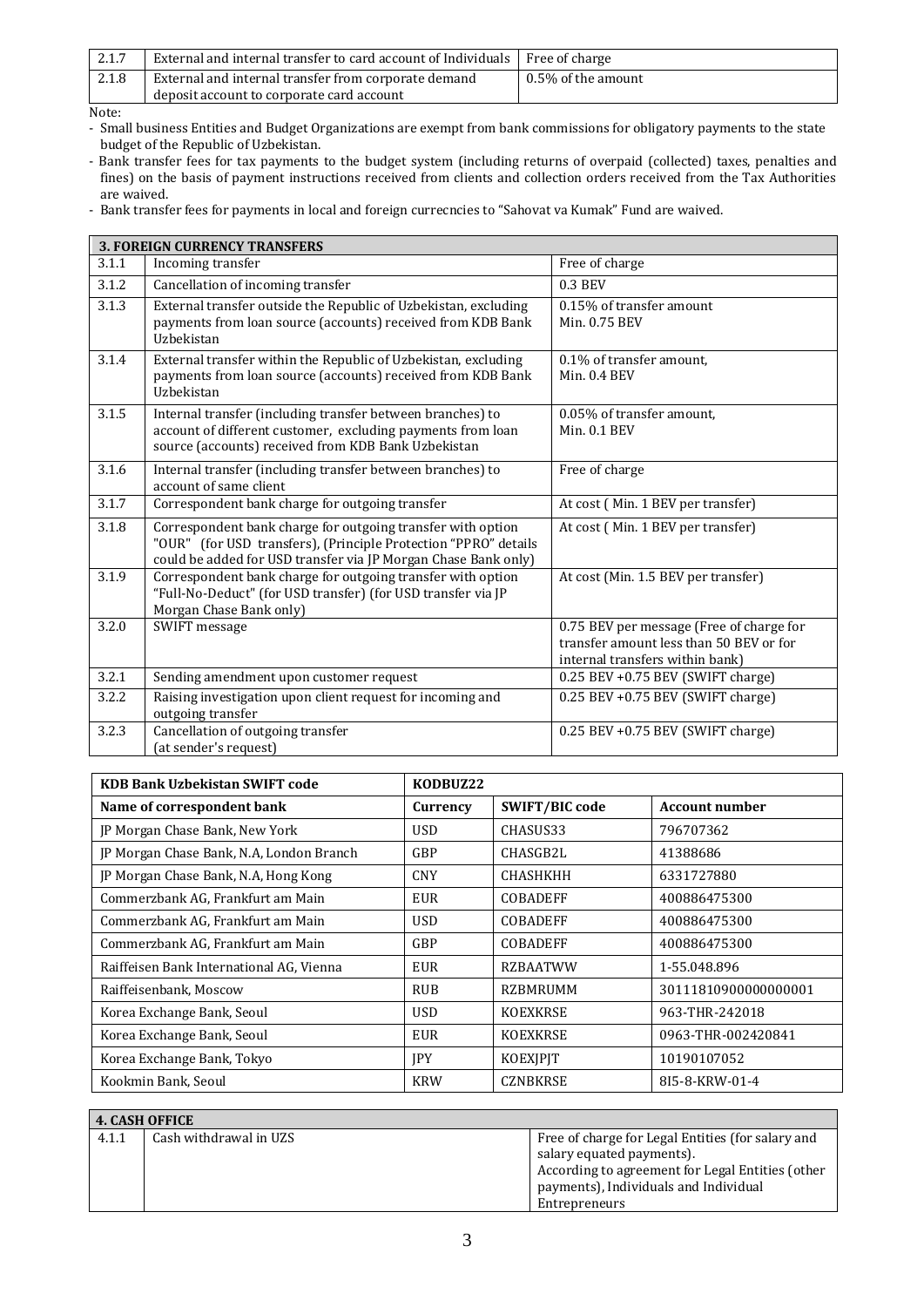| 4.1.2 | Cash withdrawal in FCY (including from VISA and MasterCard<br>cards issued by KDB Bank Uzbekistan) | 0.5% of the amount (Free of charge for<br>withdrawal of security deposit amount)                                                                                      |
|-------|----------------------------------------------------------------------------------------------------|-----------------------------------------------------------------------------------------------------------------------------------------------------------------------|
| 4.1.3 | Cash deposit in any currency                                                                       | Free of charge                                                                                                                                                        |
| 4.1.4 | Cheque book                                                                                        | UZS 20.000                                                                                                                                                            |
| 4.1.6 | Cash withdrawal from FCY MasterCard issued by other Banks                                          | 2\% of the amount                                                                                                                                                     |
| 4.1.7 | Cash withdrawal from FCY VISA Card issued by other Banks                                           | 2\% of the amount                                                                                                                                                     |
| 4.1.8 | Cash withdrawal from UZS plastic card issued by other Banks                                        | 1% of the amount<br>Free of charge if cash withdrawal is made for the<br>payment of KDB Bank Uzbekistan fees or loans,<br>UZS pension cards issued by "Xalq Bank" JSC |

|       | <b>5. OFFICENET</b>                                                                            |                    |  |
|-------|------------------------------------------------------------------------------------------------|--------------------|--|
| 5.1.1 | System installation                                                                            | 1 BEV              |  |
| 5.1.2 | System reinstallation                                                                          | 1 BEV              |  |
| 5.1.3 | Use of software for local currency transfers                                                   | 0.75 BEV per month |  |
| 5.1.4 | Use of software for local and foreign currency transfers                                       | 1 BEV per month    |  |
| 5.1.5 | Use of software with read-only function                                                        | 0.75 BEV per month |  |
| 5.1.6 | Bank employee visit to the client (in case of additional<br>training, technical default, etc.) | At cost            |  |
| 5.1.7 | Substituting or adding new security key                                                        | 0.75 BEV           |  |

| <b>6. INTERNET BANKING</b> |                                                      |                    |
|----------------------------|------------------------------------------------------|--------------------|
| 6.1.1                      | Setting Login                                        | Free of charge     |
| 6.1.2                      | Electronic OTP key                                   | 0.5 BEV            |
| 6.1.3                      | Electronic OTP key renewal in case of damage or loss | 0.5 BEV            |
| 6.1.4                      | Use of software for local currency transfers         | 0.25 BEV per month |
| 6.1.5                      | Use of software with read-only function              | Free of charge     |

| 7. SMS INFORMING |                                                       |                                                                                                                             |
|------------------|-------------------------------------------------------|-----------------------------------------------------------------------------------------------------------------------------|
| 7.1.1            | SMS informing service for one local phone number      | Free of charge for Individuals and Individual<br>Entrepreneurs<br>0.15 BEV per month (per account) for Corporate<br>Clients |
| 7.1.2            | SMS informing service for one additional phone number | 0.15 BEV per month (per account)                                                                                            |

| 8. EXPORT - IMPORT |                                                                                                                                                          |                                                                                                       |  |
|--------------------|----------------------------------------------------------------------------------------------------------------------------------------------------------|-------------------------------------------------------------------------------------------------------|--|
| 8.1.1              | Handling fee for cancelled conversion application                                                                                                        | UZS 200,000 per application                                                                           |  |
| 8.1.2              | Accepting for servicing export/import contracts                                                                                                          | UZS 100,000 per contract (Free of charge for<br>contracts accepted from other branches of KDB)        |  |
| 8.1.3              | General inquiries (execution of Foreign Trade Contracts,<br>reference and confirmation letter, except the confirmation of<br>export proceeds)            | UZS 50,000 per letter                                                                                 |  |
| 8.1.4              | Entering information into YEISVO on certificate of<br>settlements for export contracts                                                                   | UZS 75,000 per letter                                                                                 |  |
| 8.1.5              | Copy of document as per request of client                                                                                                                | UZS 30,000 per document, up to 10 pages<br>$(UZS 2,000 - for every page starting from 11th)$<br>page) |  |
| 8.1.6              | Special inquiries (confirmation of export proceeds)                                                                                                      | UZS 400,000 per request                                                                               |  |
| 8.1.7              | Preparing documents (act or letter) for further providing of<br>foreign trade contract to servicing at other institutions<br>(commodity exchange, banks) | UZS 100,000 per contract                                                                              |  |
| 8.1.8              | Inputting information into "E-contract 2"                                                                                                                | UZS 400,000 per contract                                                                              |  |
| 8.1.9              | Inputting information into "E-contract 2"                                                                                                                | UZS 200,000 per additional agreement<br>(specification, appendix, addendum, etc.)                     |  |
| 8.2.0              | Accepting for servicing of invoices on export and import<br>operations                                                                                   | UZS 25,000 per invoice                                                                                |  |

| <b>9. TRADE FINANCE</b> |                                                                |                                         |
|-------------------------|----------------------------------------------------------------|-----------------------------------------|
| 9.1.                    | <b>Import Letter of Credit</b>                                 |                                         |
| 9.1.1                   | Issuance of L/C and increase of L/C amount                     | up to USD $100,000 - 1\%$               |
|                         | (for L/C covered with 100% cash deposit in L/C currency) $2^2$ | from USD 100,001 to USD 500,000 - 0.75% |
|                         |                                                                | over USD $500,001 - 0.5\%$ .            |
|                         |                                                                | Min. 5 BEV                              |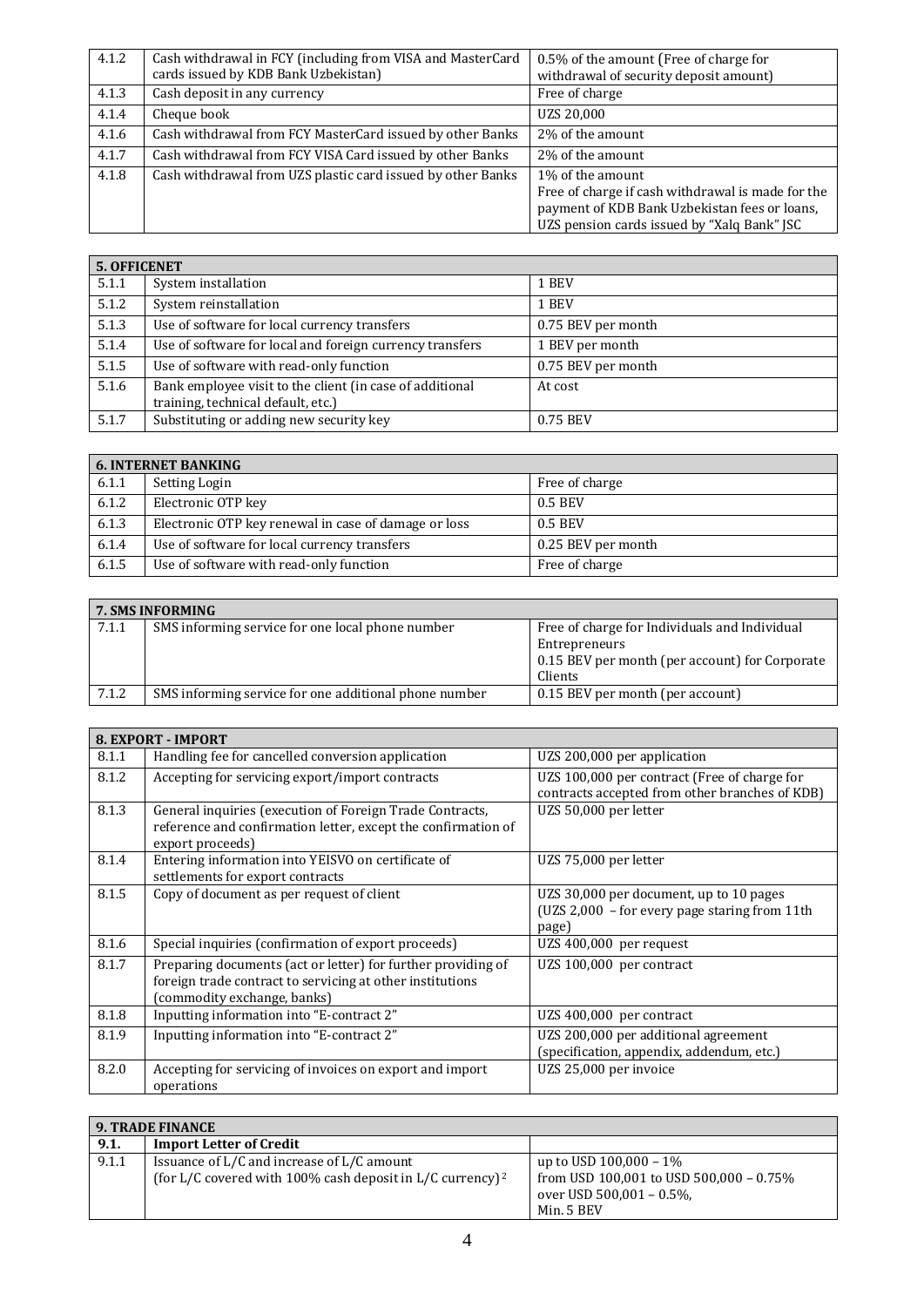| 9.1.2  | Issuance of $L/C$ and increase of $L/C$ amount                                                                        | According to agreement                         |
|--------|-----------------------------------------------------------------------------------------------------------------------|------------------------------------------------|
|        | (for L/C covered with other types of collateral, post-                                                                |                                                |
|        | financing, etc.)                                                                                                      |                                                |
| 9.1.3  | Amendments to L/C terms other than increase of amount                                                                 | 2 BEV per application for all requested        |
|        |                                                                                                                       | amendments of one L/C                          |
| 9.1.4  | Arrangement of L/C confirmation                                                                                       | Subject to arrangement                         |
| 9.1.6  | Document checking                                                                                                     | 0.1% of the amount, Min. 3 BEV                 |
| 9.1.7  | Document discrepancy under L/C cash covered in L/C                                                                    | 3 BEV per set of document                      |
|        | currency (excluding L/C cash covered in local currency and                                                            |                                                |
|        | L/C covered by converted funds through RCE)                                                                           |                                                |
| 9.1.8  | Investigation under import L/C facility                                                                               | 0.75 BEV per request                           |
| 9.1.9  | Local and foreign currency transfers under L/C                                                                        | Refer to section "Local Currency Transfers and |
|        |                                                                                                                       | Foreign Currency Transfers"                    |
| 9.1.10 | SWIFT charge <sup>3</sup>                                                                                             | 0.75 BEV per message                           |
| 9.1.11 | Transfer of local and foreign banks commissions and fees                                                              | Free of charge                                 |
|        | under L/C                                                                                                             |                                                |
|        | <sup>2</sup> Rates are applied using progressive scale on cumulative basis depending on the amount of L/C             |                                                |
|        | For example, fee for L/C amount of USD 600,000 is calculated as following:                                            |                                                |
|        | $100,000 * 1\% + 400,000 * 0.75\% + 100,000 * 0.5\% = 1,000 + 3,000 + 500$                                            |                                                |
|        |                                                                                                                       |                                                |
| 9.2    | <b>Export Letter of Credit</b>                                                                                        |                                                |
|        |                                                                                                                       |                                                |
| 9.2.1  | L/C advising                                                                                                          | 4 BEV (or USD 150 if commission is paid by a   |
|        |                                                                                                                       | foreign counterparty)                          |
| 9.2.2  | L/C amendment or cancellation (before maturity)                                                                       | 3 BEV (or USD 100 if commission is paid by a   |
|        |                                                                                                                       | foreign counterparty)                          |
| 9.2.3  | Document checking                                                                                                     | 0.1% of the amount, Min. 3 BEV                 |
| 9.2.4  | Documents handling without checking                                                                                   | Foreign bank charge                            |
|        |                                                                                                                       | + 0.5 BEV per set of documents                 |
| 9.2.5  | Courier charges                                                                                                       | At cost or Min. 1.5 BEV                        |
| 9.2.6  | L/C confirmation                                                                                                      | Subject to arrangement                         |
| 9.2.7  | Investigation under export L/C facility                                                                               | 0.75 BEV per request                           |
| 9.2.8  | L/C negotiation and discounting                                                                                       | Subject to arrangement                         |
| 9.2.9  | Document payment                                                                                                      | Free of charge                                 |
| 9.2.10 | Document discrepancy in case of KDB Bank Uzbekistan is                                                                | 3 BEV per set of document                      |
|        | nominated bank                                                                                                        |                                                |
| 9.2.11 | Local and foreign currency transfers under L/C                                                                        | Refer to section "Local Currency Transfers and |
|        |                                                                                                                       | Foreign Currency Transfers"                    |
| 9.2.12 | SWIFT charge <sup>3</sup>                                                                                             | 0.75 BEV per message                           |
| 9.2.13 | Transfer of local and foreign banks commissions and fees                                                              | Free of charge                                 |
|        | under L/C                                                                                                             |                                                |
|        |                                                                                                                       |                                                |
| 9.3    | Guarantee                                                                                                             |                                                |
| 9.3.1  | Guarantee advising                                                                                                    | 4 BEV (or USD 150 if commission is paid by a   |
|        |                                                                                                                       | foreign counterparty)                          |
| 9.3.2  | Advising of amendment to guarantee                                                                                    | 3 BEV per amendment (or USD 100 if             |
|        |                                                                                                                       | commission is paid by a foreign counterparty)  |
| 9.3.3  | SWIFT charge 3,4                                                                                                      | 0.75 BEV per message                           |
| 9.3.4  | Transfer of local and foreign banks commissions and fees                                                              | Free of charge                                 |
|        | under Guarantee                                                                                                       |                                                |
| 9.3.5  | Issuance of guarantee against third bank counter guarantee                                                            | According to agreement                         |
|        |                                                                                                                       |                                                |
| 9.4    | <b>Documentary Collection</b>                                                                                         |                                                |
| 9.4.1  | Document handling under D/A or D/P                                                                                    | 0.5 BEV                                        |
| 9.4.2  | Advise (presentation) to Drawee                                                                                       | 0.2% of the amount or Min. 1.5 BEV, Max. 8 BEV |
| 9.4.3  | Payment commission                                                                                                    | Refer to section "Local Currency Transfers and |
|        |                                                                                                                       | Foreign Currency Transfers"                    |
| 9.4.4  | Safekeeping of Bills of Exchange and Documents                                                                        | 0.75 BEV                                       |
| 9.4.5  | SWIFT charge <sup>3</sup>                                                                                             | 0.75 BEV per message                           |
| 9.4.6  | Transfer of local and foreign banks commissions and fees                                                              | Free of charge                                 |
|        | under Documentary Collection                                                                                          |                                                |
|        | <sup>3</sup> SWIFT charge under client instruction (excluding interbank correspondence as per international practice) |                                                |
|        | <sup>4</sup> SWIFT charge (excluding credit department related guarantees)                                            |                                                |
|        |                                                                                                                       |                                                |
| 9.5    | Letter of Credit in Local Currency                                                                                    |                                                |
|        |                                                                                                                       |                                                |
| 9.5.1  | Handling and checking the documents                                                                                   | 1 BEV                                          |
| 9.5.2  | Account maintenance                                                                                                   | Free of charge                                 |
|        |                                                                                                                       |                                                |
| 9.5.3  | Letter of Credit amendment                                                                                            | 1 BEV                                          |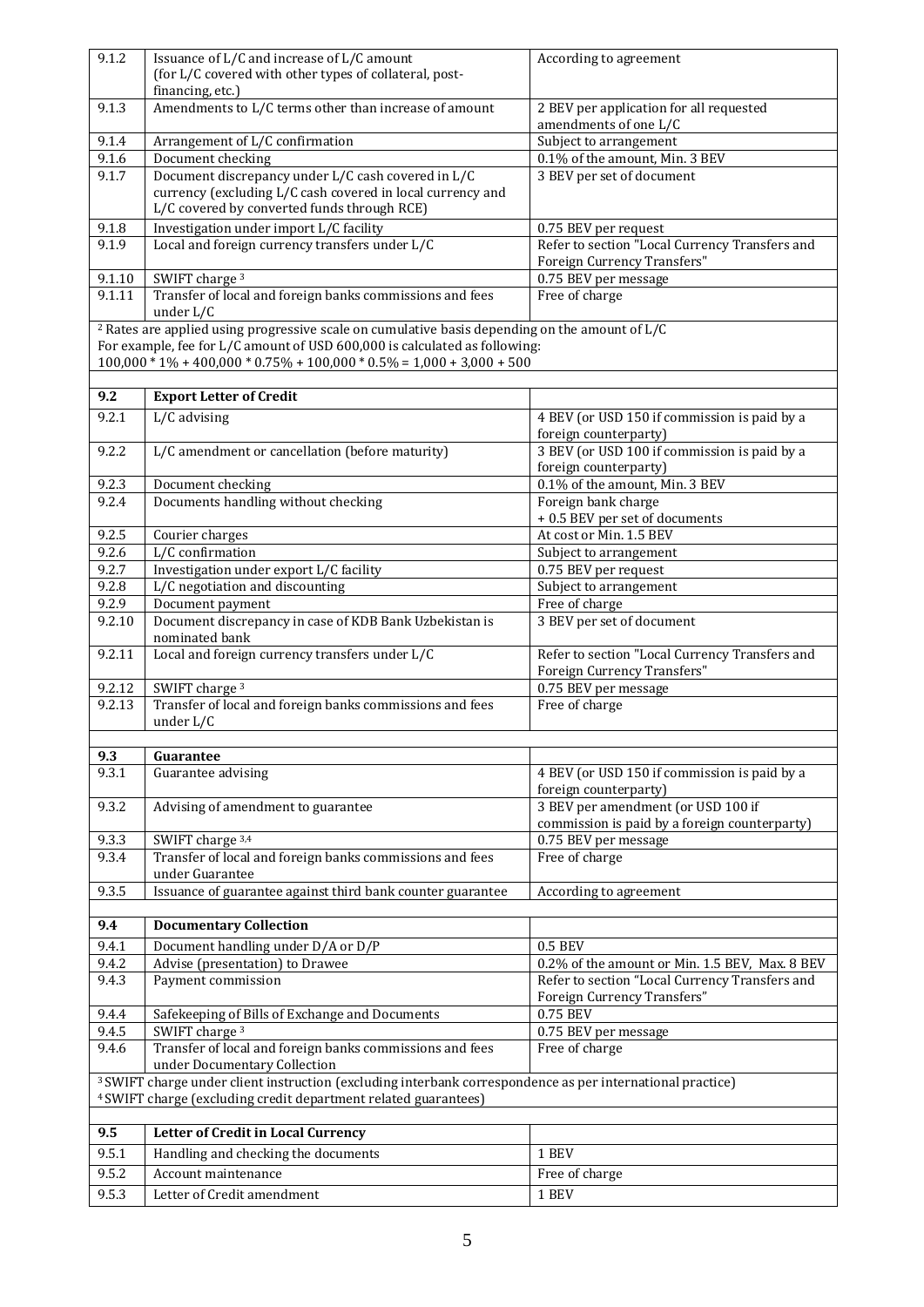| <b>10. TREASURY</b> |                                              |                                                          |
|---------------------|----------------------------------------------|----------------------------------------------------------|
| 10.1.1              | Conversion from UZS to FCY                   | 0.5% of the amount                                       |
|                     |                                              | (UzRCE rate on deal time will apply)                     |
| 10.1.2              | <b>FX</b> Deal                               | According to Treasury quote                              |
|                     |                                              | The quote includes bank margin depending on amount of    |
|                     |                                              | base currency *                                          |
|                     |                                              | $\leq 100,000 - 1\%$                                     |
|                     |                                              | $>100.000 - 0.5\%$                                       |
| 10.1.3              | <b>FX SWAP</b>                               | According to agreement                                   |
| 10.1.4              | Term Deposit                                 | According to agreement                                   |
| 10.1.5              | FX spot - direct sale of FCY to the Bank     | According to agreement                                   |
| 10.1.6              | Conversion from FCY to UZS (at UzRCE)        | 0.10% of the amount (UzRCE rate on deal time will apply) |
| 10.1.7              | Conversion from UZS to FCY for business trip | 0.5% of the amount (UzRCE rate on deal time will apply)  |
|                     | purpose                                      |                                                          |

\* Base currency is the currency in the currency pair which of one unit price is measured in units of the other (quoted) currency. In general, the first currency of the currency pair is called the "base currency" and the second currency is called the "quote currency".

| Base currency | Hierarchy                                                                                                |  |
|---------------|----------------------------------------------------------------------------------------------------------|--|
| EUR           | The base currency for all other currencies in the world.                                                 |  |
| <b>GBP</b>    | The base currency for all currencies in the world except for Euro.                                       |  |
| <b>AUD</b>    | The base currency for all currencies in the world except for Euro and Pound Sterling.                    |  |
| NZD.          | The base currency for all currencies in the world except for Euro, Pound Sterling and Australian Dollar. |  |
| USD.          | The base currency for all currencies in the world except for Euro, Pound Sterling, Australian Dollar and |  |
|               | New Zealand Dollar.                                                                                      |  |

| 11. CREDIT |                                                                                                                         |                        |
|------------|-------------------------------------------------------------------------------------------------------------------------|------------------------|
| 11.1.1     | Loan                                                                                                                    | According to agreement |
| 11.1.2     | Leasing                                                                                                                 | According to agreement |
| 11.1.3     | Guarantee issuance (Standby L/C, Letter of Guarantee,<br>Bid Bond, Performance Bond, Advance payment, other Guarantees) | According to agreement |
| 11.1.4     | Amendment of Guarantee                                                                                                  | According to agreement |
| 11.1.5     | Payment (settlement) under the claim (demand)                                                                           | According to agreement |
| 11.1.6     | SWIFT charge (related to credit department products)                                                                    | Free of charge         |

| <b>12. SOUM CARD</b>                          |                                                                                                                                      |                |
|-----------------------------------------------|--------------------------------------------------------------------------------------------------------------------------------------|----------------|
| 12.1 UZCARD plastic card of individual client |                                                                                                                                      |                |
| 12.1.1                                        | Plastic card issuance                                                                                                                | 0.15 BEV       |
| 12.1.2                                        | Plastic card issuance under salary (social) project                                                                                  | Free of charge |
| 12.1.3                                        | Plastic card issuance (additional card)                                                                                              | 0.15 BEV       |
| 12.1.4                                        | Card reissuance due to damage or loss                                                                                                | 0.15 BEV       |
| 12.1.5                                        | Card reissuance due to expiry                                                                                                        | 0.15 BEV       |
| 12.1.6                                        | Un-blocking of the card                                                                                                              | Free of charge |
| 12.1.7                                        | Including of the card into Stop list (Card blocking)                                                                                 | Free of charge |
| 12.1.8                                        | Card account maintenance (servicing) fee                                                                                             | Free of charge |
| 12.1.9                                        | Statement of account on processed transactions via UZS plastic card                                                                  | Free of charge |
| 12.1.10                                       | Accrual of interest on card account balances                                                                                         | Nil            |
|                                               | Cash Withdrawal from UZCARD plastic card, issued by KDB Bank Uzbeksitan:                                                             |                |
| 12.1.11                                       | Through the cash-office                                                                                                              | Free of charge |
| 12.1.12                                       | Through the ATM                                                                                                                      | $1\%$          |
| <b>Incoming Transfers:</b>                    |                                                                                                                                      |                |
| 12.1.13                                       | Cash Deposit                                                                                                                         | Free of charge |
| 12.1.14                                       | Salary and equivalent payments (salary project), including material<br>assistance, allowances, business trip expenses, employer made | Free of charge |
| 12.1.15                                       | compensations within established norms<br>Other non-cash transfers to card account not included in 12.1.14.                          | Free of charge |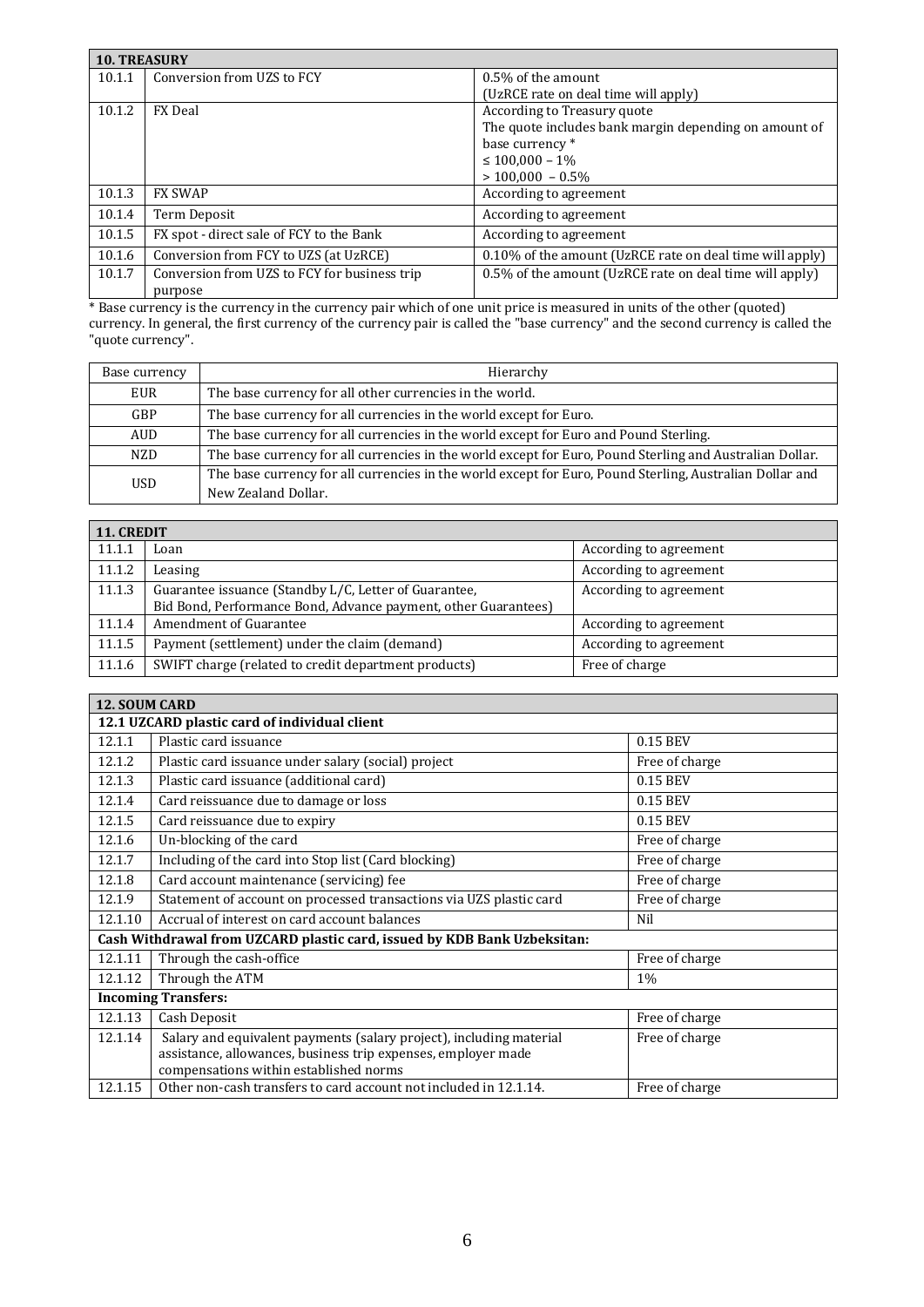|         | <b>Outgoing Transfers</b>                                                                                                                                                                                      |                    |
|---------|----------------------------------------------------------------------------------------------------------------------------------------------------------------------------------------------------------------|--------------------|
| 12.1.17 | External and internal transfer from individual card account to individual card<br>or current (deposit) account by direct debiting of card account via virtual<br>terminal (E-POS)                              | 0.5% of the amount |
| 12.1.18 | External and internal transfer from individual card account to individual card<br>or current (deposit) account by debiting of card account via bank POS<br>terminal                                            | Free of charge     |
| 12.1.19 | Internal transfers to accounts of legal entities and individual entrepreneurs,<br>including transfers from cards issued by other banks by debiting of card<br>account via bank POS terminal                    | Free of charge     |
| 12.1.20 | External transfers to accounts of legal entities and individual entrepreneurs,<br>including transfers from cards issued by other banks by debiting of card<br>account via bank POS terminal                    | 0.5% of the amount |
| 12.1.21 | Internal transfers to accounts of legal entities and individual entrepreneurs,<br>including transfers from cards issued by other banks by direct debiting of<br>card account via bank virtual terminal (E-POS) | 0.5% of the amount |
| 12.1.22 | External transfers to accounts of legal entities and individual entrepreneurs,<br>including transfers from cards issued by other banks by direct debiting of<br>card account via bank virtual terminal (E-POS) | 1% of the amount   |

| 12.2 UZCARD plastic card of legal entity and private entrepreneur |                                                                                                     |                |
|-------------------------------------------------------------------|-----------------------------------------------------------------------------------------------------|----------------|
| 12.2.1                                                            | Corporate card issuance                                                                             | 0.15 BEV       |
| 12.2.2                                                            | Corporate card issuance (additional card)                                                           | 0.15 BEV       |
| 12.2.3                                                            | Corporate card reissuance due to damage or loss                                                     | 0.15 BEV       |
| 12.2.4                                                            | Corporate card reissuance due to expiry                                                             | 0.15 BEV       |
| 12.2.5                                                            | Un-blocking of the corporate card                                                                   | Free of charge |
| 12.2.6                                                            | Including of the corporate card into Stop list                                                      | Free of charge |
| 12.2.7                                                            | Corporate card account maintenance (servicing) fee                                                  | Free of charge |
| 12.2.8                                                            | Replenishment of the card account with cash                                                         | Not applicable |
| 12.2.9                                                            | Download of funds to corporate plastic card                                                         | Free of charge |
| 12.2.10                                                           | Payment for goods and services via POS terminals, info-kiosks and ATMs                              | Free of charge |
| 12.2.11                                                           | Cash withdrawal from corporate plastic card                                                         | Not applicable |
| 12.2.12                                                           | Accrual of interest on card account balances                                                        | $0\%$          |
| 12.2.13                                                           | Replenishment of the corporate card account via bank transfer from<br>accounts of other cardholders | Not applicable |

|         | <b>12.3 UZCARD POS terminal</b>                                                           |                                                                            |  |  |
|---------|-------------------------------------------------------------------------------------------|----------------------------------------------------------------------------|--|--|
| 12.3.1  | Installation of POS terminal                                                              | Free of charge                                                             |  |  |
| 12.3.2  | Rent of POS terminal for legal entity                                                     | Free of charge                                                             |  |  |
| 12.3.3  | Rent of POS terminal for individual entrepreneur                                          | Free of charge                                                             |  |  |
| 12.3.4  | Penalty for loss or damage of POS terminal                                                | Residual value of POS Terminal plus additional fee<br>of 1 BEV             |  |  |
| 12.3.5  | Servicing of POS terminals due to breakage:<br>Rendered by staff of "KDB Bank Uzbekistan" | Free of charge                                                             |  |  |
| 12.3.6  | Servicing of POS terminals due to breakage:<br>Rendered by specialized service centers    | According to tariffs of the service center plus<br>additional fee of 1 BEV |  |  |
| 12.3.9  | Bank fee for internet acquiring                                                           | up to 1.5% (excluding the commission of<br>intermediary payment systems)   |  |  |
| 12.3.10 | Bank fee for POS-Terminal acquiring                                                       | $0.2\%$                                                                    |  |  |
| 12.3.11 | Bank fee for POS-Terminal acquiring of international<br>cards                             | 3%                                                                         |  |  |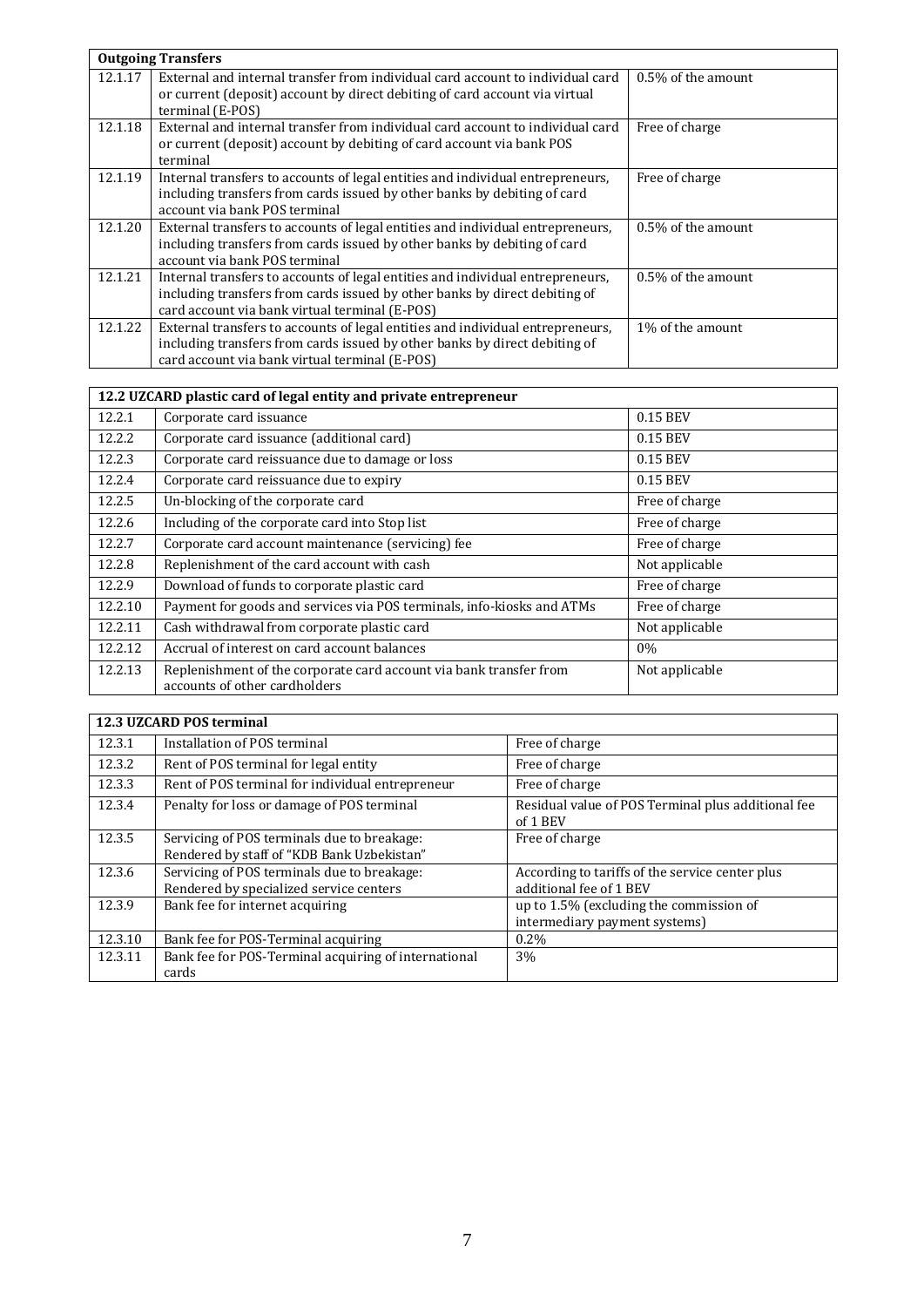| 12.4 HUMO plastic card of individual client |                                                                      |                |
|---------------------------------------------|----------------------------------------------------------------------|----------------|
| 12.4.1                                      | Plastic card issuance                                                | UZS 10,000     |
| 12.4.2                                      | Plastic card issuance under salary (social) project                  | Free of charge |
| 12.4.3                                      | Plastic card issuance (additional card)                              | UZS 10,000     |
| 12.4.4                                      | Card reissuance due to damage or loss                                | UZS 10,000     |
| 12.4.5                                      | Card reissuance due to expiry                                        | UZS 10,000     |
| 12.4.6                                      | Un-blocking of the card                                              | Free of charge |
| 12.4.7                                      | Including of the card into Stop list (Card blocking)                 | Free of charge |
| 12.4.8                                      | Card account maintenance (servicing) fee                             | Free of charge |
| 12.4.9                                      | Statement of account on processed transactions via HUMO plastic card | Free of charge |
| 12.4.10                                     | Accrual of interest on card account balances                         | Nil            |

| Cash Withdrawal from HUMO plastic card, issued by KDB Bank Uzbeksitan: |                                                                                                                                                                                |                    |
|------------------------------------------------------------------------|--------------------------------------------------------------------------------------------------------------------------------------------------------------------------------|--------------------|
| 12.4.11                                                                | Through the cash-office                                                                                                                                                        | Free of charge     |
| 12.4.12                                                                | Through the ATM serviced by KDB Bank Uzbekistan JSC                                                                                                                            | 0.5%               |
|                                                                        | <b>Incoming Transfers:</b>                                                                                                                                                     |                    |
| 12.4.13                                                                | Cash Deposit                                                                                                                                                                   | Free of charge     |
| 12.4.14                                                                | Salary and equivalent payments (salary project), including material<br>assistance, allowances, business trip expenses, employer made<br>compensations within established norms | Free of charge     |
| 12.4.15                                                                | Other non-cash transfers to card account not included in 12.4.14.                                                                                                              | Free of charge     |
|                                                                        | <b>Outgoing Transfers</b>                                                                                                                                                      |                    |
| 12.4.17                                                                | External and internal transfer from individual card account to individual<br>card account via E-POS (excluding transfer via third-party payment system)                        | Free of charge     |
| 12.4.18                                                                | Internal transfer to accounts of legal entities and individual entrepreneurs,<br>including transfers from cards issued by other banks                                          | Free of charge     |
| 12.4.19                                                                | Bank Commission in the exercise of payment for goods or services via POS<br>terminals and self-service terminals (info-kiosks)                                                 | Free of charge     |
| 12.4.20                                                                | External transfer to accounts of legal entities and individual entrepreneurs,<br>including transfers from cards issued by other banks                                          | 0.5% of the amount |

| 12.5 HUMO plastic card for legal entity and private entrepreneur |                                                                                                     |                |
|------------------------------------------------------------------|-----------------------------------------------------------------------------------------------------|----------------|
| 12.5.1                                                           | Corporate card issuance                                                                             | 0.15 BEV       |
| 12.5.2                                                           | Corporate card issuance (additional card)                                                           | 0.15 BEV       |
| 12.5.3                                                           | Corporate card reissuance due to damage or loss                                                     | 0.15 BEV       |
| 12.5.4                                                           | Corporate card reissuance due to expiry                                                             | 0.15 BEV       |
| 12.5.5                                                           | Un-blocking of the corporate card                                                                   | Free of charge |
| 12.5.6                                                           | Including of the corporate card into Stop list                                                      | Free of charge |
| 12.5.7                                                           | Corporate card account maintenance (servicing) fee                                                  | Free of charge |
| 12.5.8                                                           | Replenishment of the card account with cash                                                         | Not applicable |
| 12.5.9                                                           | Download of funds to corporate plastic card                                                         | Free of charge |
| 12.5.10                                                          | Payment for goods and services via POS terminals, info-kiosks and ATMs                              | Free of charge |
| 12.5.11                                                          | Cash withdrawal from corporate plastic card                                                         | Not applicable |
| 12.5.12                                                          | Accrual of interest on card account balances                                                        | $0\%$          |
| 12.5.13                                                          | Replenishment of the corporate card account via bank transfer from<br>accounts of other cardholders | Not applicable |

|        | 12.6 HUMO POS terminal                                                                    |                                                                                   |
|--------|-------------------------------------------------------------------------------------------|-----------------------------------------------------------------------------------|
| 12.6.1 | Installation of POS terminal                                                              | Free of charge                                                                    |
| 12.6.2 | Penalty for loss or damage of POS terminal                                                | Residual value of POS Terminal plus additional fee of 1 BEV                       |
| 12.6.3 | Servicing of POS terminals due to breakage:<br>Rendered by staff of "KDB Bank Uzbekistan" | Free of charge                                                                    |
| 12.6.4 | Servicing of POS terminals due to breakage:<br>Rendered by specialized service centers    | According to tariffs of the service center plus additional fee of 1<br><b>BEV</b> |
| 12.6.5 | Bank fee for POS-Terminal acquiring                                                       | $0.2\%$                                                                           |
| 12.6.6 | Bank fee for POS-Terminal acquiring by<br>international cards                             | 2.5% of the amount                                                                |
| 12.6.7 | Bank fee for internet acquiring                                                           | up to 1.5% (excluding the commission of intermediary<br>payment systems)          |
| 12.6.8 | Rent of POS terminal for legal entity                                                     | Free of charge                                                                    |
| 12.6.9 | Rent of POS terminal for individual<br>entrepreneur                                       | Free of charge                                                                    |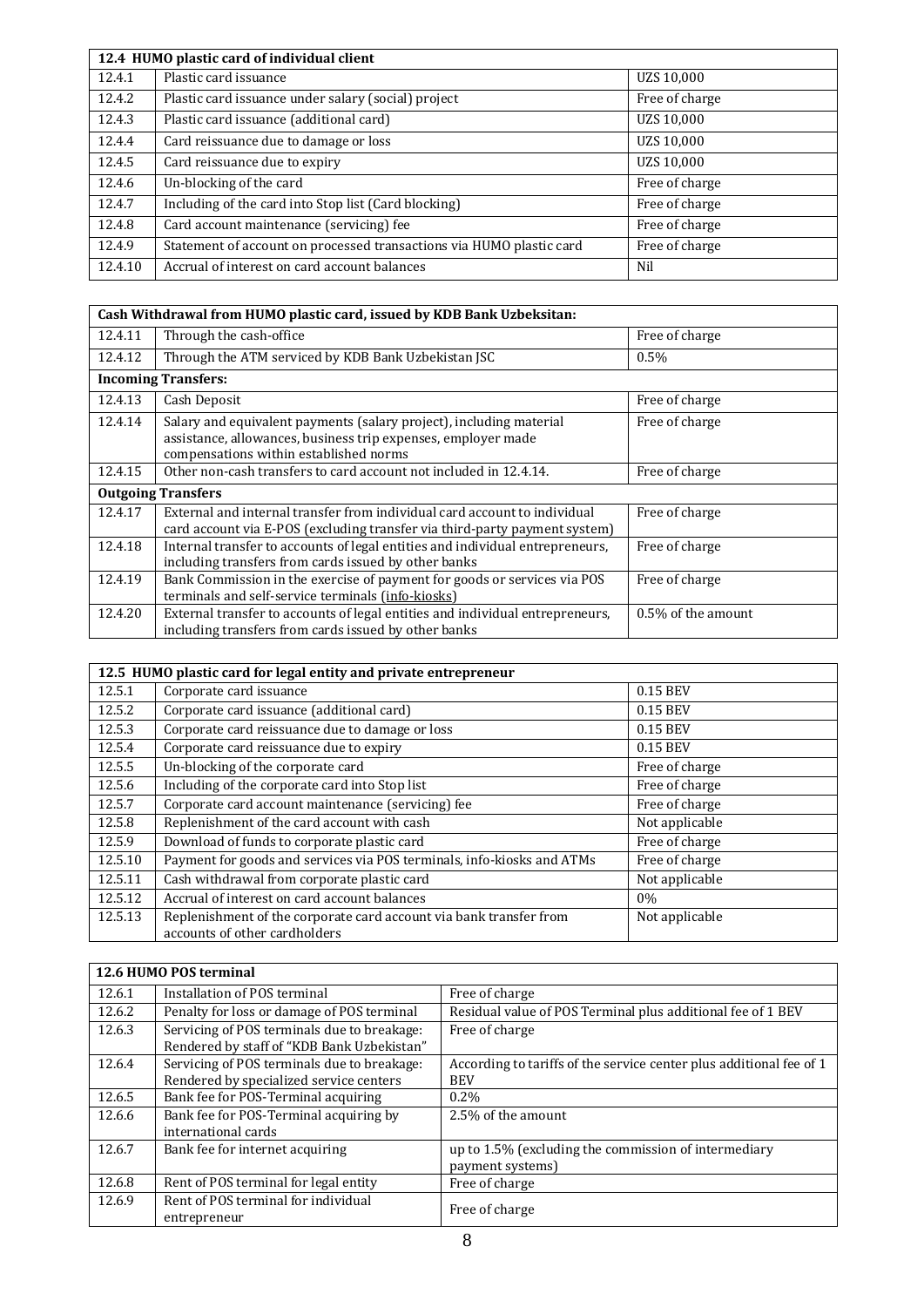| 12.7 OR-Code Acquiring |                                              |                     |
|------------------------|----------------------------------------------|---------------------|
| 12.7.1                 | Merchant registration and QR-Code generation | Free of charge      |
| 12.7.2                 | Commission for QR-Code acquiring             | 0.25% of the amount |

| 12.8 Servicing of International Cards through ATMs of KDB Bank Uzbekistan |                                                                        |                    |
|---------------------------------------------------------------------------|------------------------------------------------------------------------|--------------------|
| 12.8.1                                                                    | Cash withdrawal from international cards through UZCARD<br><b>ATMs</b> | 1.5% of the amount |
| 12.8.2                                                                    | Cash withdrawal from international cards through HUMO<br>ATMs          | 1.5% of the amount |

| <b>13. VISA CARD</b>       |                                             |                                    |  |
|----------------------------|---------------------------------------------|------------------------------------|--|
|                            | <b>13.1 VISA Electron Exchange</b>          |                                    |  |
| 13.1.1                     | Card issuance                               | Issuance of new cards discontinued |  |
| 13.1.2                     | Annual fee                                  | Free of charge                     |  |
| 13.1.3                     | Security deposit                            | <b>USD 100</b>                     |  |
| 13.1.4                     | Card reissuance due to expiry               | Reissuance of cards discontinued   |  |
| 13.1.5                     | Card reissuance due to other reasons        | Reissuance of cards discontinued   |  |
| 13.1.6                     | Payment for goods and services <sup>5</sup> | 0.5% of the amount, Min. USD 1     |  |
| 13.1.7                     | Cash withdrawal                             | 1% of the amount, Min. USD 2       |  |
| 13.2 VISA Classic Exchange |                                             |                                    |  |
| 13.2.1                     | Card issuance                               | UZS 100,000                        |  |
| 13.2.2                     | Annual fee                                  | Free of charge                     |  |
| 13.2.3                     | Security deposit                            | <b>USD 50</b>                      |  |
| 13.2.4                     | Card reissuance due to expiry               | Free of charge                     |  |
| 13.2.5                     | Card reissuance due to other reasons        | UZS 100,000                        |  |
| 13.2.6                     | Payment for goods and services <sup>5</sup> | 0.5% of the amount, Min. USD 1     |  |
| 13.2.7                     | Cash withdrawal                             | 2% of the amount, Min. USD 2       |  |

| 13.3 VISA Classic |                                                              |                                |
|-------------------|--------------------------------------------------------------|--------------------------------|
| 13.3.1            | Card issuance                                                | Free of charge                 |
| 13.3.2            | Annual fee                                                   | <b>USD 25</b>                  |
| 13.3.3            | Security deposit                                             | <b>USD 100</b>                 |
| 13.3.4            | Card reissuance due to expiry                                | Free of charge                 |
| 13.3.5            | Card reissuance due to other reasons                         | <b>UZS 50,000</b>              |
| 13.3.6            | Payment for goods and services <sup>5</sup>                  | 0.5% of the amount, Min. USD 1 |
| 13.3.7            | Cash withdrawal                                              | 1.5% of the amount, Min. USD 2 |
| 13.3.8            | Daily limit for cash withdrawal (by default)                 | <b>USD 3,000</b>               |
| 13.3.9            | Daily limit for payments for goods and services (by default) | <b>USD 5,000</b>               |

| <b>13.4 VISA Business</b> |                                                              |                              |
|---------------------------|--------------------------------------------------------------|------------------------------|
| 13.4.1                    | Card issuance                                                | Free of charge               |
| 13.4.2                    | Annual fee                                                   | <b>USD 30</b>                |
| 13.4.3                    | Security deposit                                             | <b>USD 100</b>               |
| 13.4.4                    | Card reissuance due to expiry                                | Free of charge               |
| 13.4.5                    | Card reissuance due to other reasons                         | UZS 150.000                  |
| 13.4.6                    | Payment for goods and services <sup>5</sup>                  | 1% of the amount, Min. USD 1 |
| 13.4.7                    | Cash withdrawal                                              | N/A                          |
| 13.4.8                    | Daily limit for cash withdrawal (by default)                 | N/A                          |
| 13.4.9                    | Daily limit for payments for goods and services (by default) | <b>USD 10.000</b>            |

| 13.5 VISA Gold |                                                              |                                  |
|----------------|--------------------------------------------------------------|----------------------------------|
| 13.5.1         | Card issuance                                                | Free of charge                   |
| 13.5.2         | Annual fee                                                   | <b>USD 50</b>                    |
| 13.5.3         | Security deposit                                             | <b>USD 100</b>                   |
| 13.5.4         | Card reissuance due to expiry                                | Free of charge                   |
| 13.5.5         | Card reissuance due to other reasons                         | UZS 50,000                       |
| 13.5.6         | Payment for goods and services <sup>5</sup>                  | 0.4% of the amount, Min. USD 0.8 |
| 13.5.7         | Cash withdrawal                                              | 1.5% of the amount, Min. USD 2   |
| 13.5.8         | Daily limit for cash withdrawal (by default)                 | <b>USD 10,000</b>                |
| 13.5.9         | Daily limit for payments for goods and services (by default) | <b>USD 10,000</b>                |
| 13.5.12        | Supplementary card issuance                                  | Free of charge                   |

| 13.6 VISA Gold Euro |               |                |
|---------------------|---------------|----------------|
| 13.6.1              | Card issuance | Free of charge |
| 13.6.2              | Annual fee    | <b>EUR 50</b>  |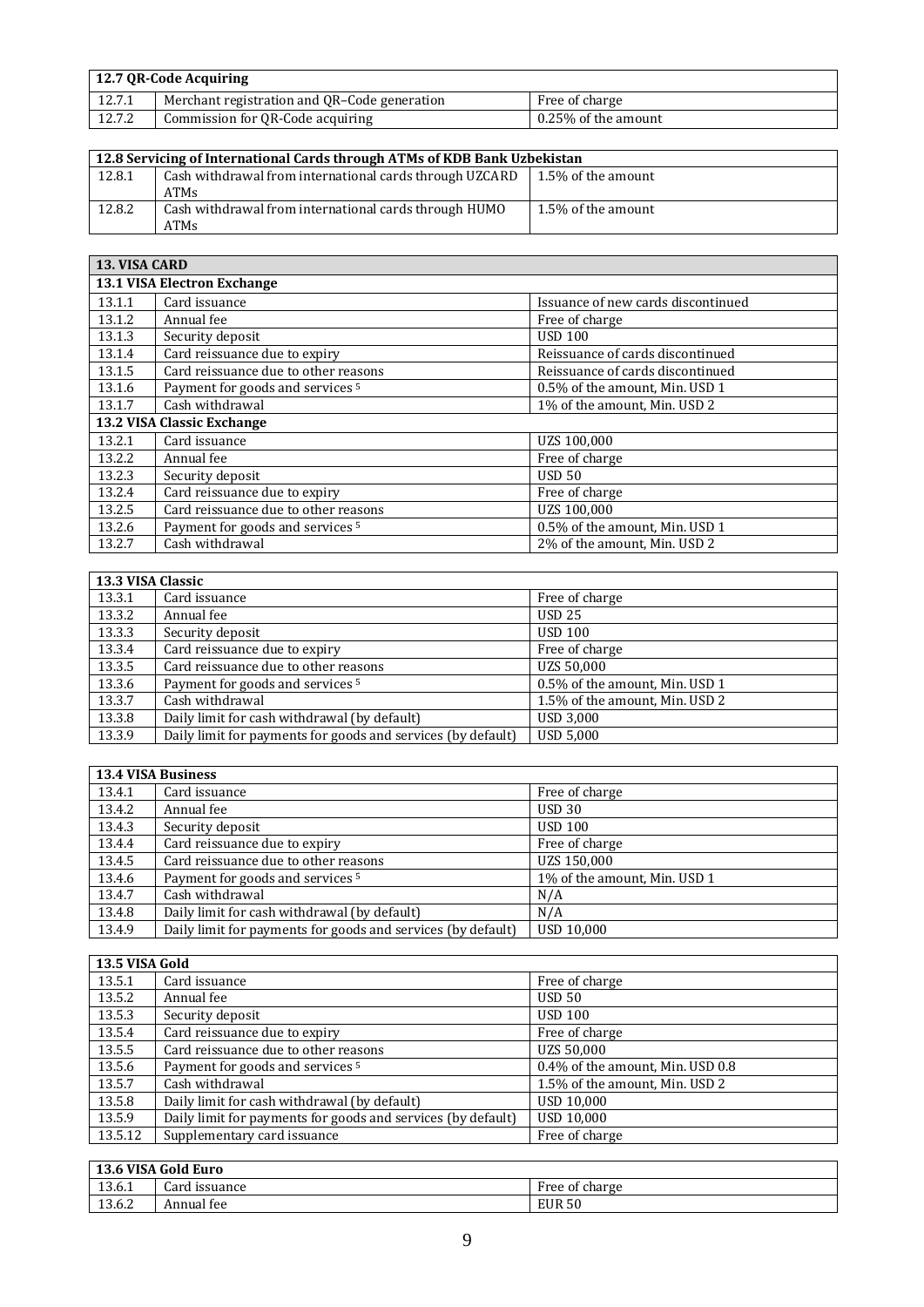| 13.6.3  | Security deposit                                            | <b>EUR 100</b>                 |
|---------|-------------------------------------------------------------|--------------------------------|
| 13.6.4  | Card reissuance due to expiry                               | Free of charge                 |
| 13.6.5  | Card reissuance due to other reasons                        | UZS 50,000                     |
| 13.6.6  | Payment for goods and services <sup>5</sup>                 | 1% of the amount, Min. 1 EUR   |
| 13.6.7  | Cash withdrawal                                             | 2.5% of the amount, Min. EUR 3 |
| 13.6.8  | Daily limit for cash withdrawal (by default)                | Equivalent of USD 10,000       |
| 13.6.9  | Daily limit for payments to goods and services (by default) | Equivalent of USD 10,000       |
| 13.6.12 | Supplementary card issuance                                 | Free of charge                 |

<sup>5</sup> For payments in UZS at local merchants: 0.1% of the amount, Min. UZS 1,000

|        | 13.7 VISA POS Terminal                     |                                                 |  |
|--------|--------------------------------------------|-------------------------------------------------|--|
| 13.7.1 | Acquiring                                  | 2.5% (According to Agreement for tourism sector |  |
|        |                                            | merchants)                                      |  |
| 13.7.2 | POS Terminal rent                          | UZS 25,000 per month (per terminal)             |  |
|        |                                            | Free of charge for tourism industry merchants)  |  |
| 13.7.3 | Penalty for loss or damage of POS Terminal | Depreciation amount of POS Terminal plus 1 BEV  |  |

|        | 13.8 VISA cards general services                                                                             |                                                                                                                                                                                                                                                                                                                                                                                                                                |  |
|--------|--------------------------------------------------------------------------------------------------------------|--------------------------------------------------------------------------------------------------------------------------------------------------------------------------------------------------------------------------------------------------------------------------------------------------------------------------------------------------------------------------------------------------------------------------------|--|
| 13.8.1 | Card statements for last two month                                                                           | Free of charge                                                                                                                                                                                                                                                                                                                                                                                                                 |  |
| 13.8.2 | Card statements for the period over last 2 months                                                            | Up to 1 year UZS 75,000<br>(UZS 25,000 for VISA Gold / Gold EURO) additional<br>UZS 75,000 for each additional year                                                                                                                                                                                                                                                                                                            |  |
| 13.8.3 | Duplicate statement                                                                                          | UZS 75,000                                                                                                                                                                                                                                                                                                                                                                                                                     |  |
| 13.8.5 | Urgent card issuance                                                                                         | UZS 100,000 (Free of charge for Visa Gold/Gold Euro)                                                                                                                                                                                                                                                                                                                                                                           |  |
| 13.8.6 | Processing of dispute                                                                                        | USD 10 per request for copy of slip<br>USD 30 per chargeback<br>Filing to Arbitration - at cost<br>Reviewing document by Arbitration - at cost                                                                                                                                                                                                                                                                                 |  |
| 13.8.7 | Conversion                                                                                                   | According to VISA exchange rate + 2%<br>Transaction amount in currencies that are different<br>from Card account currency or USD is converted to USD<br>according to the present item of the General Tariffs. The<br>Card account is then charged for the equivalent is this<br>USD amount at the Exchange office's USD sell rate (or<br>cross rate) effective on the date of transaction<br>settlement in Bank's card system. |  |
| 13.8.8 | SMS informing service for one local phone number<br>and one additional local phone number                    | Free of charge                                                                                                                                                                                                                                                                                                                                                                                                                 |  |
| 13.8.9 | SMS informing service for one international phone<br>number and one additional international phone<br>number | Free of charge                                                                                                                                                                                                                                                                                                                                                                                                                 |  |

| 13.9 VISA Classic UZS |                                                              |                                     |
|-----------------------|--------------------------------------------------------------|-------------------------------------|
| 13.9.1                | Card issuance                                                | UZS 50,000                          |
| 13.9.2                | Annual fee                                                   | UZS 50,000                          |
| 13.9.3                | Security deposit                                             | UZS 500,000                         |
| 13.9.4                | Card reissuance due to expiry                                | Free of charge                      |
| 13.9.5                | Card reissuance due to other reasons                         | UZS 50,000                          |
| 13.9.6                | Payment for goods and services <sup>5</sup>                  | $0.5\%$ of the amount + UZS 4,000   |
| 13.9.7                | Cash withdrawal                                              | 1.5% of the amount, Min. UZS 12,000 |
| 13.9.8                | Daily limit for cash withdrawal (by default)                 | <b>USD 3,000</b>                    |
| 13.9.9                | Daily limit for payments for goods and services (by default) | <b>USD 5,000</b>                    |
| 13.9.10               | Supplementary card issuance                                  | UZS 50.000                          |

| 13.11 VISA Infinite USD |                                                            |                                 |
|-------------------------|------------------------------------------------------------|---------------------------------|
| 13.11.1.                | Card Issuance                                              | Free of charge                  |
| 13.11.2.                | Monthly Fee                                                | USD <sub>8</sub>                |
| 13.11.3.                | Security Deposit                                           | <b>USD 200</b>                  |
| 13.11.4                 | Card reissuance due to expiry                              | Free of charge                  |
| 13.11.5                 | Card reissuance due to other reasons                       | 150 000 UZS                     |
| 13.11.6                 | Payment for goods and services <sup>5</sup>                | 0.2% of the amount, min USD 0.8 |
| 13.11.7                 | Cash withdrawal                                            | 1.5% of the amount, Min USD 2   |
| 13.11.8                 | Daily limit for cash withdrawal (by default)               | <b>USD 100 000</b>              |
| 13.11.9                 | Daily limit for payments to good and services (by default) | USD 100 000                     |
| 13.11.10                | Supplementary card issuance                                | Free of charge                  |

| <b>Gold Euro Exchange</b><br>.12 VISA<br>13. |                         |                       |
|----------------------------------------------|-------------------------|-----------------------|
| $\sim$<br>$1^{\circ}$<br>19.TT.T             | <u>issuance</u><br>∪ard | 100.000<br><b>UZS</b> |
|                                              |                         |                       |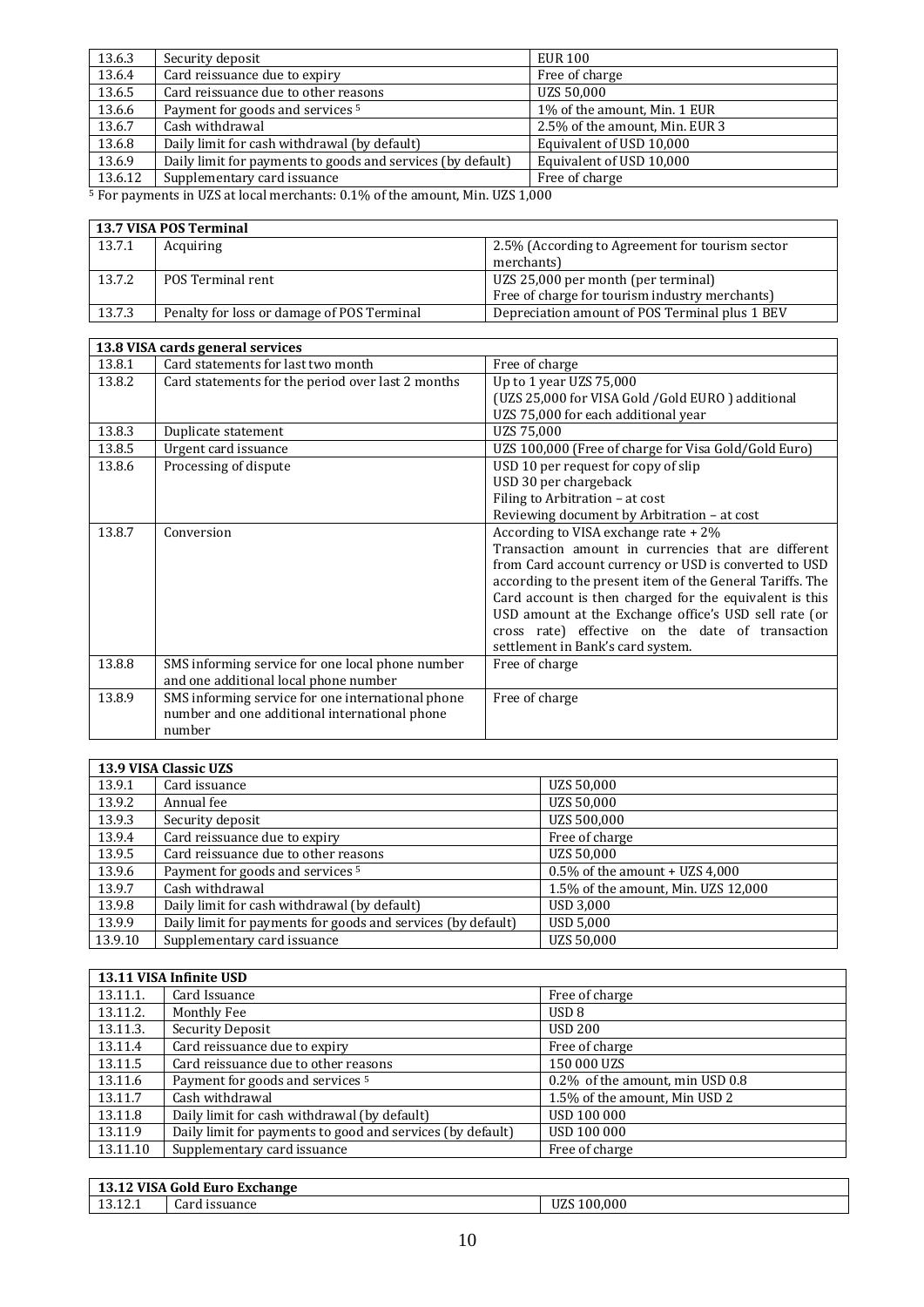| 13.12.2                | Annual fee                                  | Free of charge               |
|------------------------|---------------------------------------------|------------------------------|
| 13.12.3                | Security deposit                            | <b>EUR 100</b>               |
| 13.12.4                | Card reissuance due to expiry               | Free of charge               |
| 13.12.5                | Card reissuance due to other reasons        | UZS 100,000                  |
| 13.12.6                | Payment for goods and services <sup>5</sup> | 1% of the amount, Min. EUR 1 |
| 13.12.7                | Cash withdrawal                             | 2% of the amount, Min. EUR 2 |
|                        |                                             |                              |
| <b>14. MASTER CARD</b> |                                             |                              |
|                        | 14.1 Standard (USD/EURO)                    |                              |
| 14.1.1                 | Card issuance                               | Free of charge               |
| $1112$                 | Annual                                      | $I$ ICD $25$ / $F$ IID $25$  |

| 14.1.2  | Annual fee                                                  | <b>USD 25 / EUR 25</b>                    |
|---------|-------------------------------------------------------------|-------------------------------------------|
| 14.1.3  | Security deposit                                            | <b>USD 200/ EUR 200</b>                   |
| 14.1.5  | Card reissuance due to damage or loss                       | UZS 100,000                               |
| 14.1.6  | Payment for goods and services                              | 1% of the amount, Min. USD 1 / EURO 1     |
| 14.1.7  | Cash withdrawal                                             | 2% of the amount, Min. USD 3/ EBRO 3      |
| 14.1.8  | Daily cash withdrawal limit (by default)                    | USD 1,000/EUR 1,000                       |
| 14.1.9  | Daily limit for payments to goods and services (by default) | USD 3,000/EUR 3,000                       |
| 14.1.10 | Conversion fee                                              | According to MasterCard exchange rate +2% |
| 14.1.11 | Urgent card issuance                                        | UZS 100,000                               |
| 14.1.13 | Chargeback                                                  | <b>USD 10/ EUR 10</b>                     |

٦

 $\overline{\phantom{a}}$ 

## **14.2 Business (USD/ EURO)**

| 14.2.1  | Card issuance                                               | Free of charge                            |
|---------|-------------------------------------------------------------|-------------------------------------------|
| 14.2.2  | Annual fee                                                  | <b>USD 30 / EURO 30</b>                   |
| 14.2.3  | Security deposit                                            | <b>USD 200/ EUR 200</b>                   |
| 14.2.5  | Card reissuance due to damage or loss                       | UZS 150,000                               |
| 14.2.6  | Payment for goods and services                              | 1% of the amount, Min. USD 1/ EURO 1      |
| 14.2.7  | Cash withdrawal                                             | N/A                                       |
| 14.2.8  | Daily cash withdrawal limit                                 | N/A                                       |
| 14.2.9  | Daily limit for payments to goods and services (by default) | USD 3,000/EUR 3,000                       |
| 14.2.10 | Conversion fee                                              | According to MasterCard exchange rate +2% |
| 14.2.11 | Urgent card issuance                                        | UZS 100,000                               |
| 14.2.13 | Chargeback                                                  | <b>USD 10 /EUR 10</b>                     |

| 14.3 Gold (USD/EURO) |                                                             |                                           |
|----------------------|-------------------------------------------------------------|-------------------------------------------|
| 14.3.1               | Card issuance                                               | Free of charge                            |
| 14.3.2               | Annual fee                                                  | <b>USD 50/ EUR 50</b>                     |
| 14.3.3               | Security deposit                                            | <b>USD 200 / EUR 200</b>                  |
| 14.3.5               | Card reissuance due to damage or loss                       | UZS 200,000                               |
| 14.3.6               | Payment for goods and services                              | 1% of the amount, Min. USD 1/ EURO 1      |
| 14.3.7               | Cash withdrawal                                             | 2% of the amount, Min. USD 3/ EURO 3      |
| 14.3.8               | Daily cash withdrawal limit                                 | USD 1,000 / EUR 1,000                     |
| 14.3.9               | Daily limit for payments to goods and services (by default) | USD 3,000 / EUR 3,000                     |
| 14.3.10              | Conversion fee                                              | According to MasterCard exchange rate +2% |
| 14.3.11              | Urgent card issuance                                        | UZS 100,000                               |
| 14.3.13              | Chargeback                                                  | <b>USD 10 / EUR 10</b>                    |

| <b>14.4 MASTER CARD POS Terminal</b> |                                            |                                                        |
|--------------------------------------|--------------------------------------------|--------------------------------------------------------|
| 14.4.1                               | Acquiring                                  | 2.5% (According to Agreement for tourism sector        |
|                                      |                                            | merchants)                                             |
| 14.4.2                               | POS Terminal rent                          | UZS 25,000 per month (per terminal) Free of charge for |
|                                      |                                            | tourism industry merchants)                            |
| 14.4.3                               | Penalty for loss or damage of POS Terminal | Depreciation amount of POS Terminal plus 1 BEV         |

| <b>15. EXCHANGE OFFICE</b> |                                                 |                                                         |
|----------------------------|-------------------------------------------------|---------------------------------------------------------|
| 15.1.1                     | Buying of FCY against Uzbek soum                | <b>According to Buy Rate</b>                            |
| 15.1.2                     | Selling of FCY against Uzbek soum               | According to Selling Rate                               |
| 15.1.3                     | Conversion of FCY funds on international Card   | According to Buy Rate and additionally                  |
|                            | to Uzbek soum                                   | 0.5% of the amount (card issued by KDB Bank Uzbekistan) |
|                            |                                                 | 2% of the amount (card issued by other Banks)           |
| 15.1.4                     | Collection of damaged or out-of-circulation FCY | 5% of the amount                                        |
|                            | currency (for further sending to other bank)    |                                                         |
| 15.1.5                     | Examination of FCY currency                     | Free of charge                                          |
| 15.1.6                     | Exchange of banknotes in the same FCY currency  | Free of charge                                          |
| 15.1.7                     | Replacement of damaged or out-of-circulation    | 5% of the amount                                        |
|                            | FCY currency banknote to not damaged FCY        |                                                         |
|                            | currency banknote                               |                                                         |
| 15.1.8                     | Conversion of FCY currency banknote to          | According to Buy and Sell Rate                          |
|                            | another FCY currency banknote                   |                                                         |